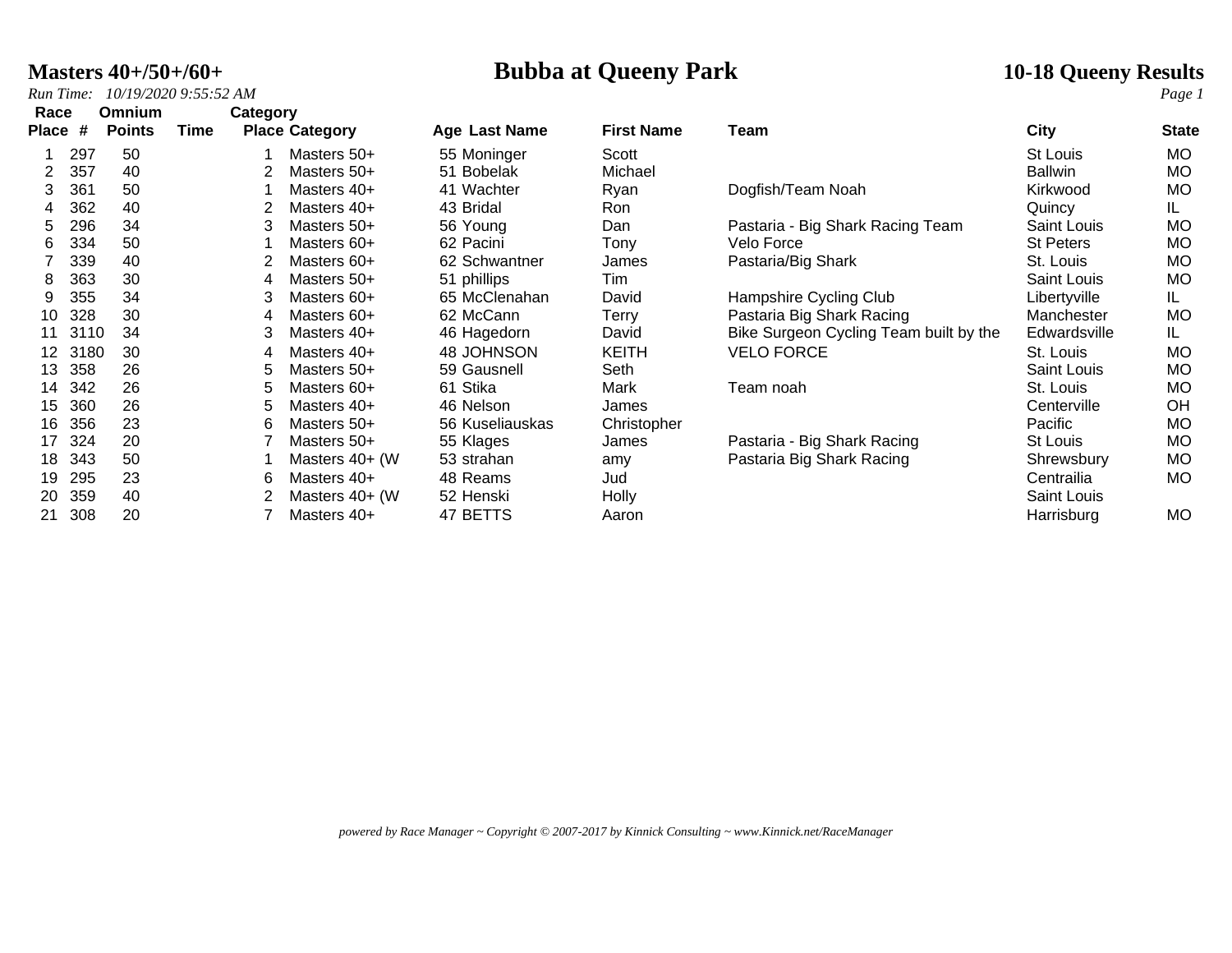### **Singlespeed Bubba at Queeny Park 10-18 Queeny Results**

|         | Run Time: 10/19/2020 9:55:52 AM |      |                       |               |                   |      |             | Page 1       |
|---------|---------------------------------|------|-----------------------|---------------|-------------------|------|-------------|--------------|
| Race    | <b>Omnium</b>                   |      | Cateɑorv              |               |                   |      |             |              |
| Place # | Points                          | Time | <b>Place Category</b> | Age Last Name | <b>First Name</b> | Team | City        | <b>State</b> |
| 294     | 50                              |      | Singlespeed           | 36 Bible      | Cage              |      | Saint Louis |              |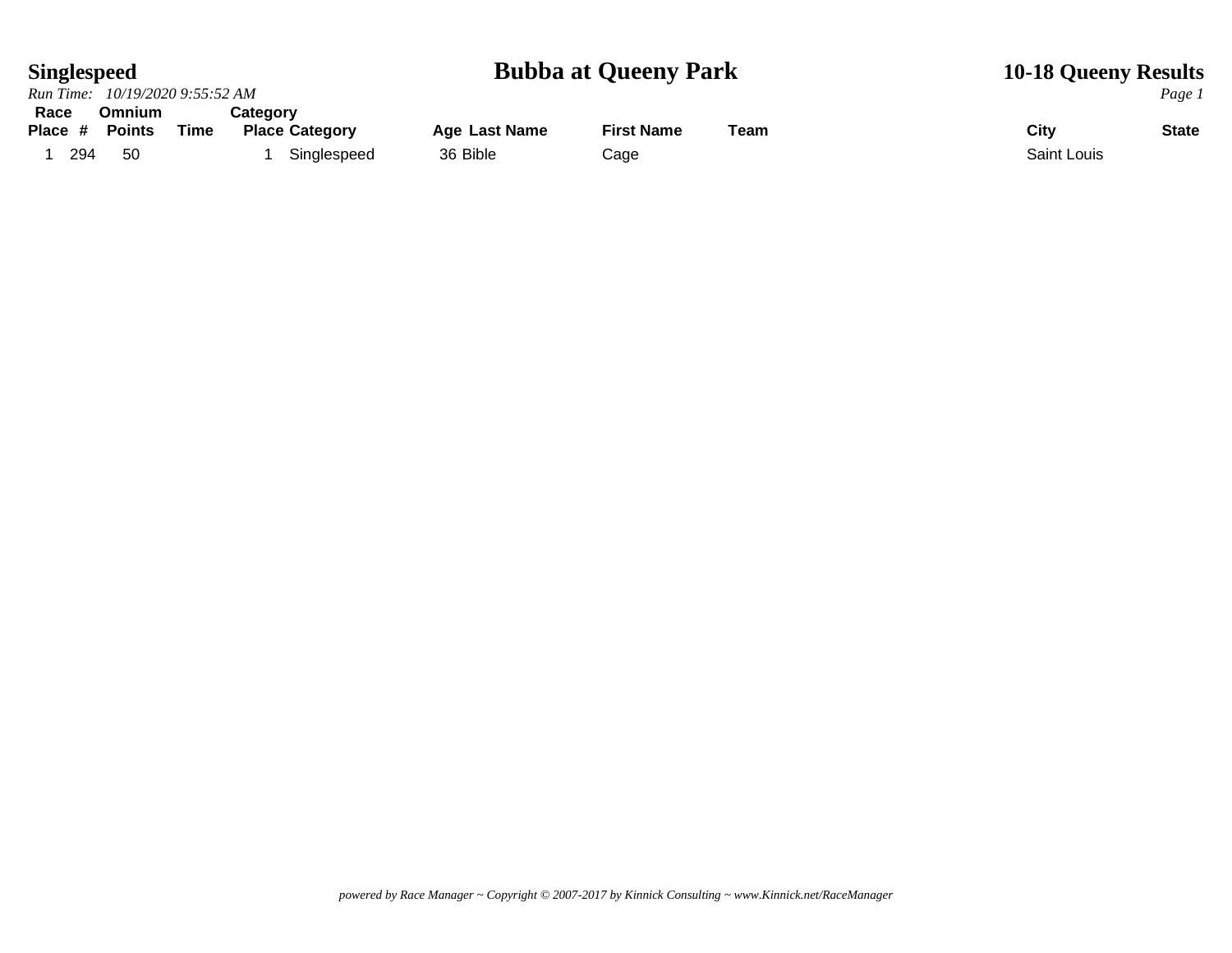## **Juniors**<br> **Bubba at Queeny Park** 10-18 Queeny Results<br> **Run Time:** 10/19/2020 9:55:52 AM

| Run Time:       |                                                | 10/19/2020 9:55:52 AM                  |      |             |                                                                                         |                                                                                               |                                                              |                                                                                                             |                                                                                                | Page 1                                                      |
|-----------------|------------------------------------------------|----------------------------------------|------|-------------|-----------------------------------------------------------------------------------------|-----------------------------------------------------------------------------------------------|--------------------------------------------------------------|-------------------------------------------------------------------------------------------------------------|------------------------------------------------------------------------------------------------|-------------------------------------------------------------|
| Race<br>Place # |                                                | <b>Omnium</b><br><b>Points</b>         | Time | Category    | <b>Place Category</b>                                                                   | <b>Age Last Name</b>                                                                          | <b>First Name</b>                                            | Team                                                                                                        | City                                                                                           | <b>State</b>                                                |
| 4<br>5.<br>6    | 317<br>367<br>326<br>364<br>-313<br>291<br>312 | 50<br>40<br>34<br>30<br>26<br>23<br>20 |      | 4<br>5<br>6 | <b>Juniors</b><br>Juniors<br>Juniors<br>Juniors<br>Juniors<br>Juniors<br><b>Juniors</b> | 15 Istvan<br>15 Baugh<br>13 Lembke<br>17 Stafford<br>12 Hagedorn<br>12 Johnson<br>14 Hagedorn | Jens<br>Logan<br>Carter<br>Andrew<br>Grady<br>Rilev<br>Emily | <b>TW Carbon Racing</b><br>Bike Surgeon Cycling Team built by the<br>Bike Surgeon Cycling Team built by the | Saint Louis<br>St. Charles<br>Columbia<br>O Fallon<br>Edwardsville<br>Columbia<br>Edwardsville | <b>MO</b><br>МO<br>МO<br><b>MO</b><br>IL<br><b>MO</b><br>IL |
| 8               | 370                                            | 17                                     |      |             | Juniors                                                                                 | 15 Chase                                                                                      | Neftali                                                      |                                                                                                             | Saint Louis                                                                                    | <b>MO</b>                                                   |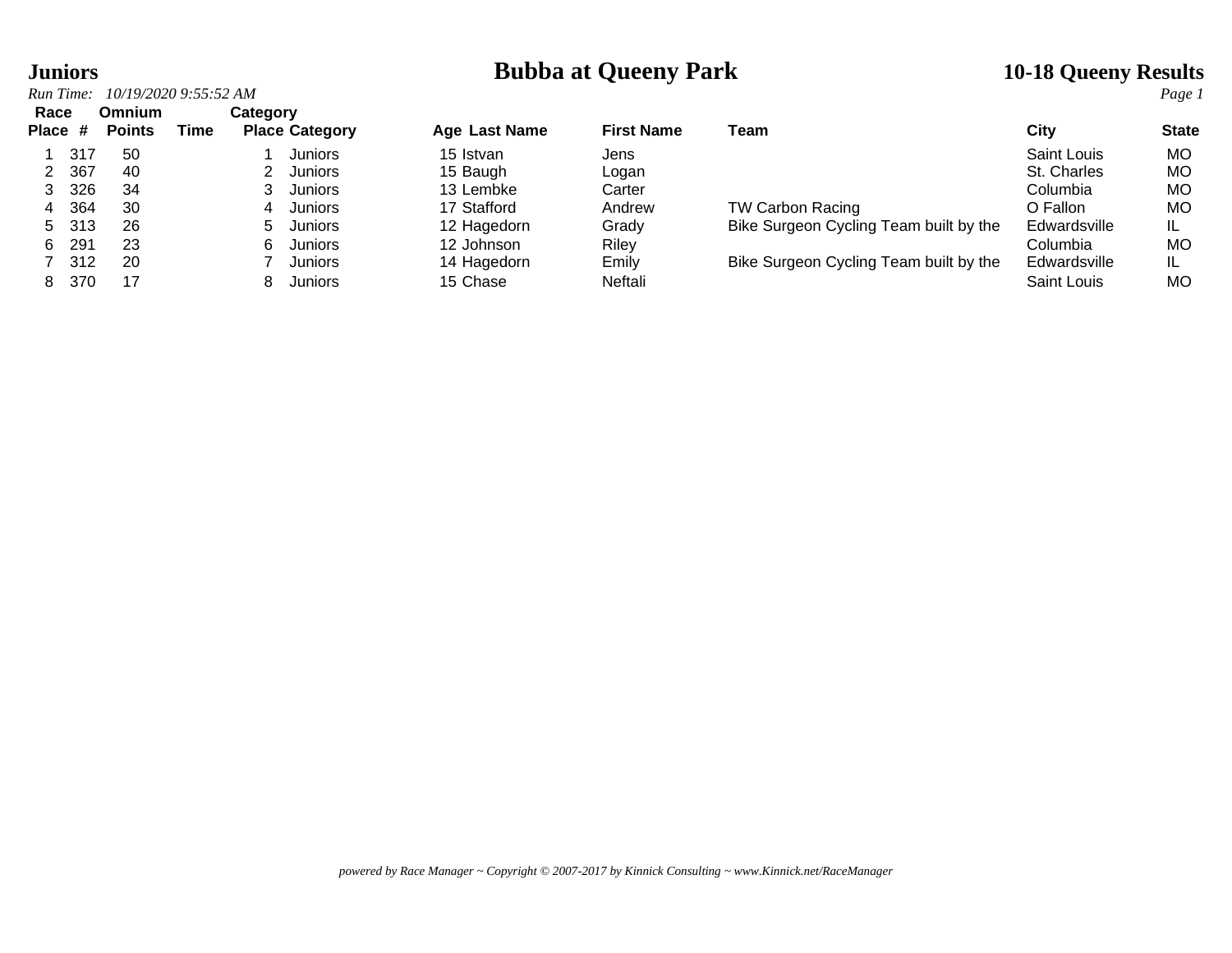### **Virgins Bubba at Queeny Park 10-18 Queeny Results**

| Run Time: 10/19/2020 9:55:52 AM |                                |      |          |                       |                      |                   |      |                    | Page 1 |
|---------------------------------|--------------------------------|------|----------|-----------------------|----------------------|-------------------|------|--------------------|--------|
| Race<br>Place $\#$              | <b>Omnium</b><br><b>Points</b> | Time | Category | <b>Place Category</b> | <b>Age Last Name</b> | <b>First Name</b> | Team | City               | State  |
| 366                             |                                |      |          | Virgins               | 25 Meyer             | Stephan           |      | Saint louis        | MO.    |
| 368                             |                                |      |          | Virgins               | 25 Bakus             | Alex              |      | <b>Saint Louis</b> | MO.    |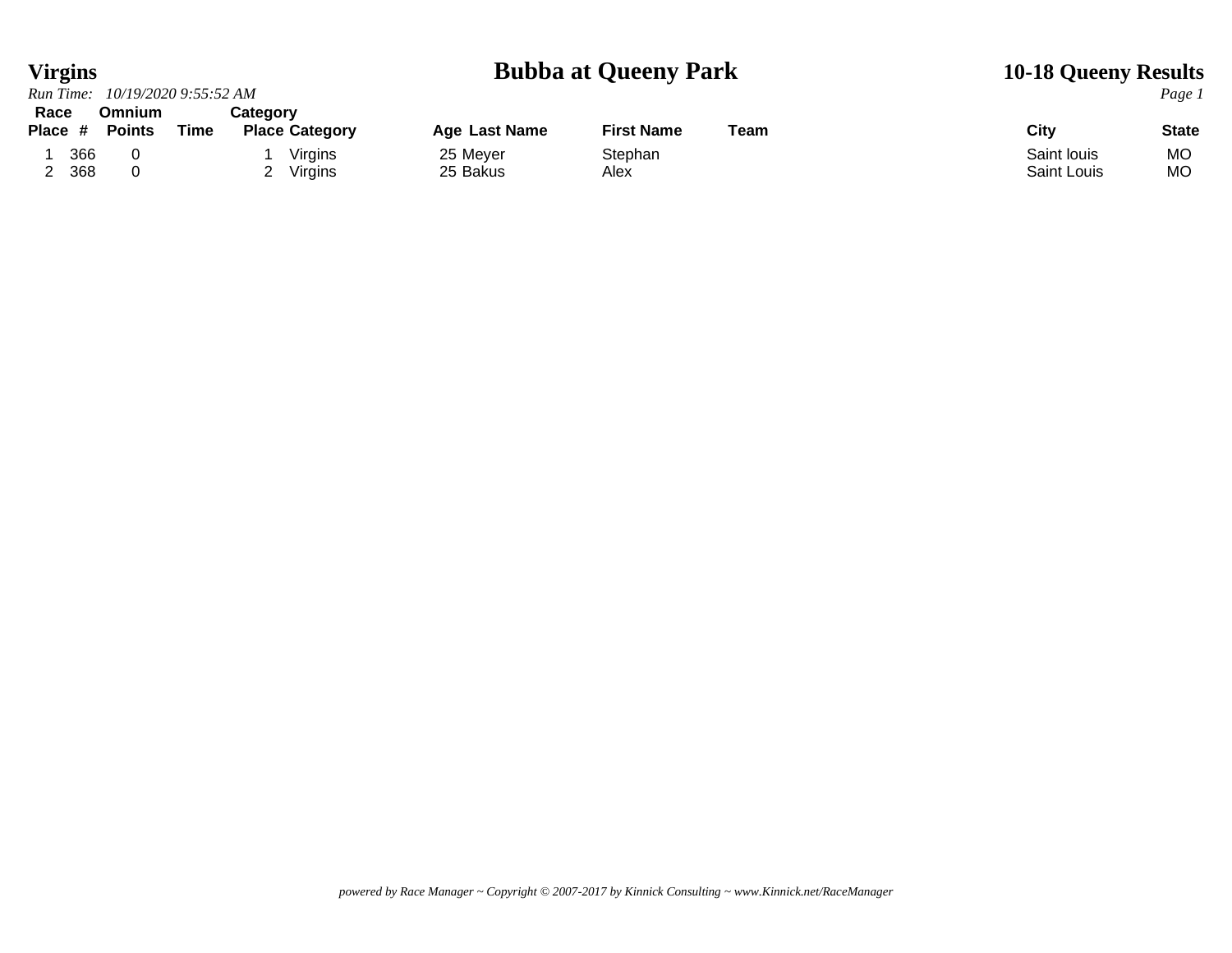### **Women A Bubba at Queeny Park 10-18 Queeny Results**

| Run Time:         | 10/19/2020 9:55:52 AM          |      |                                   |               |                               |                                  |             | Page 1       |
|-------------------|--------------------------------|------|-----------------------------------|---------------|-------------------------------|----------------------------------|-------------|--------------|
| Race<br>Place $#$ | <b>Omnium</b><br><b>Points</b> | Time | Category<br><b>Place Category</b> | Age Last Name | <b>First Name</b>             | Team                             | City        | <b>State</b> |
| 340               | -50                            |      | Women's A                         | 54 Siegel     | <b>Britta</b>                 |                                  | St Louis    | MO.          |
| 2 187             | -40                            |      | Women's A                         | 40 Wilger     | Jamie                         |                                  | St. Louis   | МO           |
| 3 2920            | -34                            |      | Women's A                         | 53 Bragg      | <b>Stacy</b>                  | Pastaria - Big Shark Racing Team | Saint Louis | МO           |
| <b>DNS 303</b>    | 0                              |      | DNS Women's A                     | 40 Bax        | Carrie                        | Move Up Off Road                 | Ashland     | МO           |
|                   |                                |      |                                   |               | <b>Riders with No Results</b> |                                  |             |              |
| 3430              |                                |      | Women's A                         | 53 strahan    | amy                           | Pastaria Big Shark Racing        | Shrewsbury  | MO.          |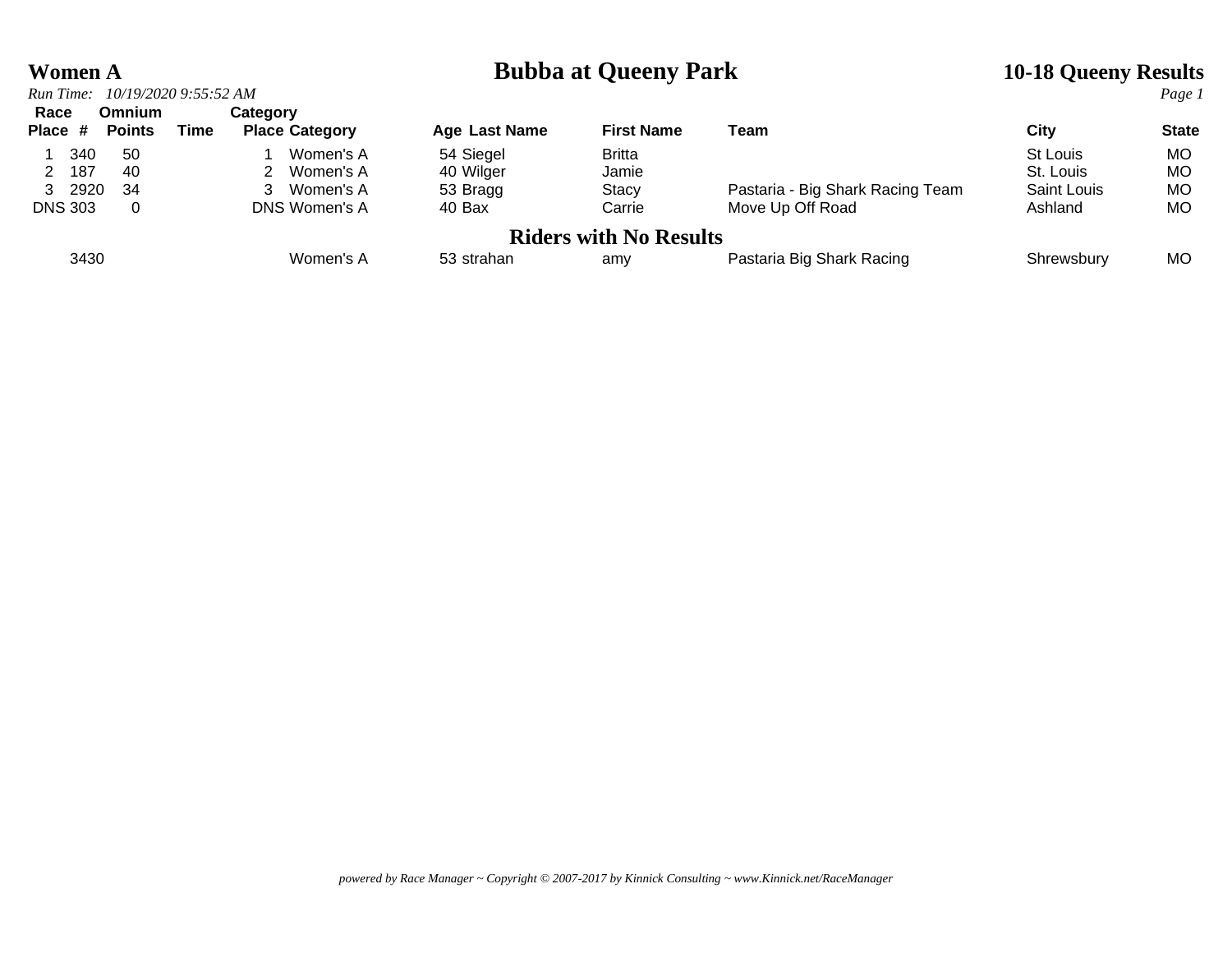### **Women B Bubba at Queeny Park 10-18 Queeny Results**

|                 |      | Run Time: 10/19/2020 9:55:52 AM |      |          |                       |                  |                   |                         |             | Page 1       |
|-----------------|------|---------------------------------|------|----------|-----------------------|------------------|-------------------|-------------------------|-------------|--------------|
| Race<br>Place # |      | <b>Omnium</b><br><b>Points</b>  | Time | Category | <b>Place Category</b> | Age Last Name    | <b>First Name</b> | Team                    | City        | <b>State</b> |
|                 | 3380 | - 50                            |      |          | Women's B             | 21 Schnettgoecke | Nicolette         |                         | St Louis    | MO.          |
| 2 2 9 3         |      | 40                              |      |          | Women's B             | 34 Cooper        | Lorv              | Road Crew Coffee Racing | St. Louis   | <b>MO</b>    |
| 3 374           |      | -34                             |      |          | Women's B             | 36 Cushard       | Courtnev          |                         | Saint Louis |              |
|                 | 289  | 30                              |      |          | Women's B             | 26 Seggebruch    | Paige             |                         | Saint Louis | МO           |
| 5 372           |      | 26                              |      | :5       | Women's B             | 31 Crumley       | Mary              |                         | Saint Louis |              |

| <b>Age Last Name</b> | <b>First Name</b> | Team                    | City               | <b>State</b> |
|----------------------|-------------------|-------------------------|--------------------|--------------|
| 21 Schnettgoecke     | <b>Nicolette</b>  |                         | St Louis           | <b>MO</b>    |
| 34 Cooper            | Lorv              | Road Crew Coffee Racing | St. Louis          | <b>MO</b>    |
| 36 Cushard           | Courtney          |                         | <b>Saint Louis</b> |              |
| 26 Seggebruch        | Paige             |                         | <b>Saint Louis</b> | MO           |
| 04.0                 | <b>MA</b>         |                         | $O = 1 + 1 + 1$    |              |

*powered by Race Manager ~ Copyright © 2007-2017 by Kinnick Consulting ~ www.Kinnick.net/RaceManager*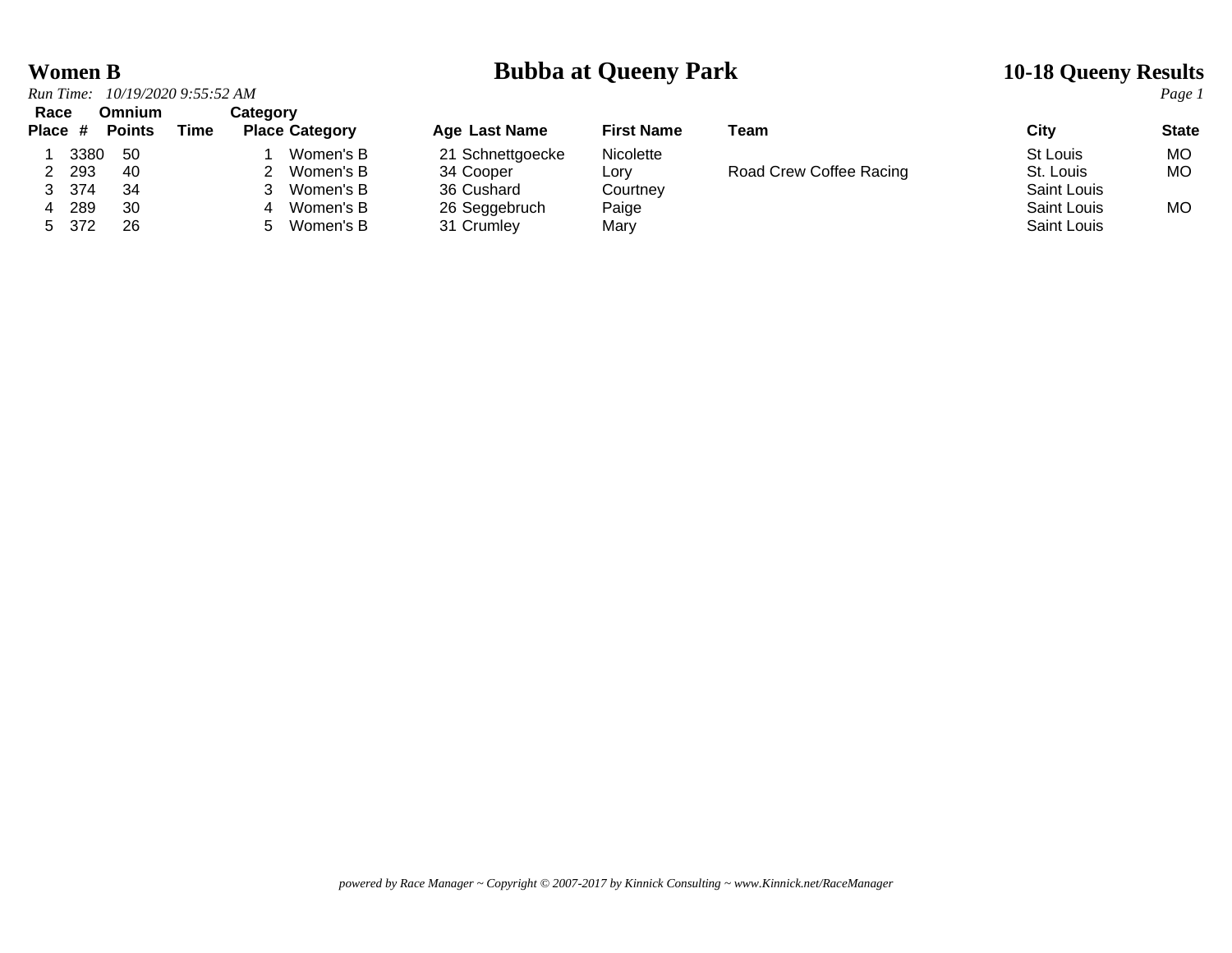## *Run Time:*  $10/19/20209:55:52 AM$

# **C Race Bubba at Queeny Park 10-18 Queeny Results**

| Race                   | <b>Omnium</b> | Category |                       |                   |                               |                                  |               |              |
|------------------------|---------------|----------|-----------------------|-------------------|-------------------------------|----------------------------------|---------------|--------------|
| #<br><b>Place</b>      | <b>Points</b> | Time     | <b>Place Category</b> | Age Last Name     | <b>First Name</b>             | Team                             | City          | <b>State</b> |
| 8                      | 50            |          | C Race                | 48 Schellenberger | Kurt                          |                                  | Columbia      | <b>MO</b>    |
| 375                    | 40            |          | C Race                | 56 Linhares       | Thomas                        |                                  | Florissant    | <b>MO</b>    |
| 286<br>3               | 34            | 3        | C Race                | 35 Kemmis         | Michael (Sean)                |                                  | Saint Louis   | <b>MO</b>    |
| 3510                   | 30            | 4        | C Race                | 21 Nilsen         | Kristian                      |                                  | Saint Louis   | <b>MO</b>    |
| 58<br>5.               | 26            | 5.       | C Race                | 46 Rowold         | David                         | Pastaria                         | Saint Charles | <b>MO</b>    |
| 30<br>6                | 23            | 6        | C Race                | 46 Collier        | Tom                           |                                  | Saint Louis   | <b>MO</b>    |
| 376                    | 20            |          | C Race                | 59 Holman         | Darryl                        |                                  | Saint Louis   | <b>MO</b>    |
| 325<br>8               | 17            | 8        | C Race                | 55 Kusterer       | Robert                        | Pastaria - Big Shark Racing Team | St Louis      | <b>MO</b>    |
| 290<br>9               | 14            | 9        | C Race                | 36 Helvey         | John                          |                                  | Saint Louis   | <b>MO</b>    |
| 377<br>10              | 12            | 10       | C Race                | 41 Mcloed         | Jeremy                        |                                  | Saint Louis   | <b>MO</b>    |
| 369<br>11              | 10            | 11       | C Race                | 51 Chase          | Matthew                       |                                  | Saint Louis   | <b>MO</b>    |
| 332<br>12 <sup>°</sup> | 9             |          | 12 C Race             | 32 Mort           | Keefan                        |                                  | Overland      | <b>MO</b>    |
| 336<br>13              | 8             |          | 13 C Race             | 19 Roth           | Joseph                        |                                  | St Louis      | <b>MO</b>    |
| 3400<br>14             |               |          | 14 C Race             | 54 Siegel         | <b>Britta</b>                 |                                  | St Louis      | <b>MO</b>    |
| 341<br>15              | 6             |          | 15 C Race             | 30 Slavich        | Joe                           |                                  | St Louis      | <b>MO</b>    |
| 2950<br>16             | 5             | 16       | C Race                | 48 Reams          | Jud                           |                                  | Centrailia    | <b>MO</b>    |
| 3660<br>17             | 4             | 17       | C Race                | 25 Meyer          | Stephan                       |                                  | Saint louis   | MO           |
| 3300<br>18             | 3             |          | 18 C Race             | 59 Miller         | James                         |                                  | Kirkwood      | <b>MO</b>    |
| <b>DNF 371</b>         | 0             |          | DNF C Race            | 29 Naylor         | Mike                          |                                  | Alton         | IL.          |
| <b>DNF 2910</b>        | $\Omega$      |          | DNF C Race            | 12 Johnson        | Riley                         |                                  | Columbia      | MO           |
|                        |               |          |                       |                   | <b>Riders with No Results</b> |                                  |               |              |
| 318                    |               |          | C Race                | 48 JOHNSON        | <b>KEITH</b>                  | <b>VELO FORCE</b>                | St. Louis     | <b>MO</b>    |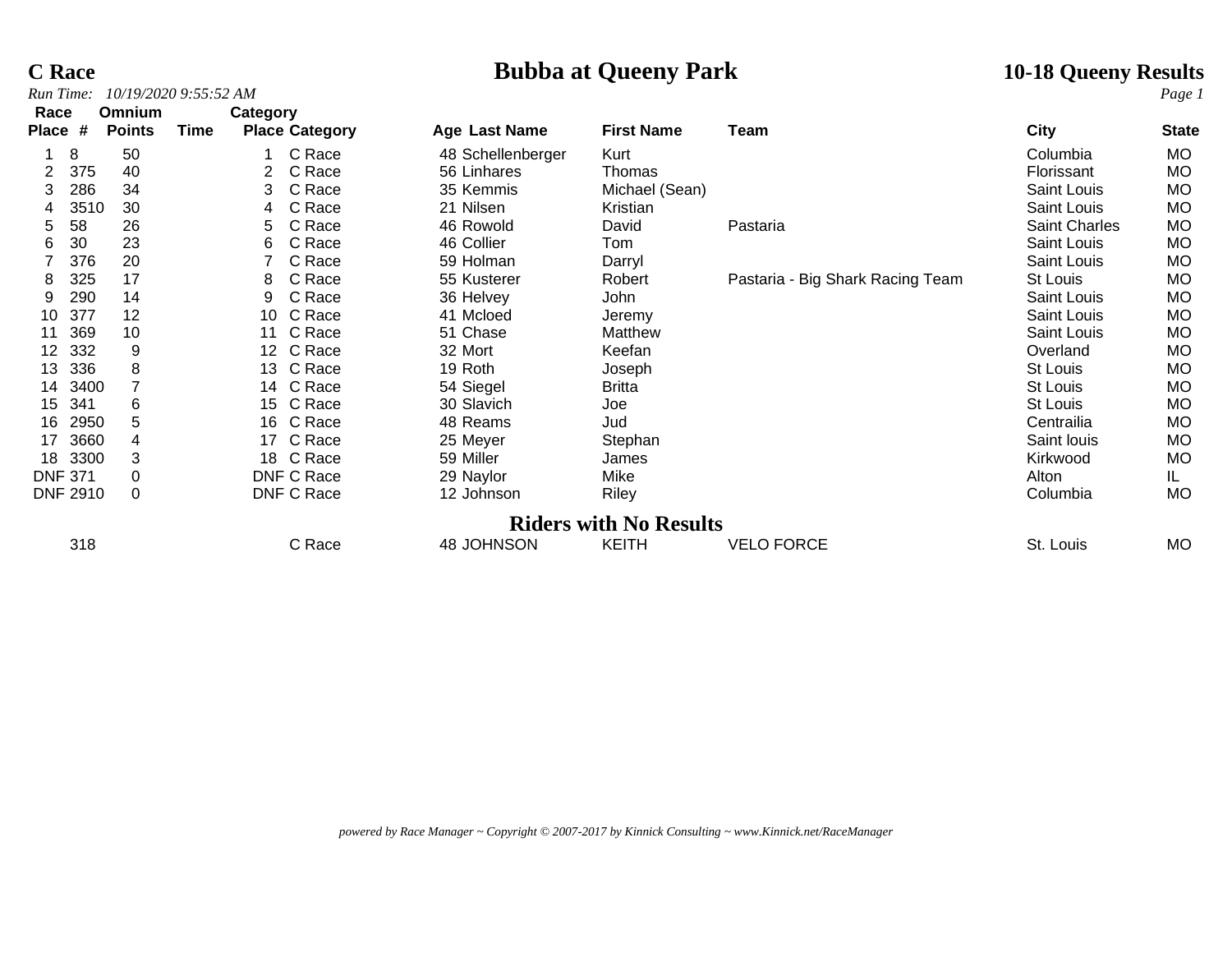## **B Race Bubba at Queeny Park 10-18 Queeny Results 10-18 Queeny Results** *Page 1*

| Run Time:       |                 | 10/19/2020 9:55:52 AM   |      |          |                       |                      |                   |                                  |                    | Page 1       |
|-----------------|-----------------|-------------------------|------|----------|-----------------------|----------------------|-------------------|----------------------------------|--------------------|--------------|
| Race<br>Place # |                 | Omnium<br><b>Points</b> | Time | Category | <b>Place Category</b> | <b>Age Last Name</b> | <b>First Name</b> | Team                             | City               | <b>State</b> |
|                 | 285             | 50                      |      |          | <b>B</b> Race         | 39 Link              | Michael           |                                  | Columbia           | МO           |
| 2               | 287             | 40                      |      | 2        | <b>B</b> Race         | 41 Beals             | Joseph            |                                  | <b>St Louis</b>    | MO.          |
| 3               | 288             | 34                      |      | 3        | <b>B</b> Race         | 55 Olson             | Greg              |                                  | Saint Louis        | МO           |
| 4               | 3220            | 30                      |      | 4        | <b>B</b> Race         | 52 Kessler           | Matt              |                                  | Saint Louis        | МO           |
| 5.              | 373             | 26                      |      | 5        | B Race                | 33 Roeleveld         | Matthew           |                                  | Saint Louis        | МO           |
| 6               | 337             | 23                      |      | 6        | <b>B</b> Race         | 50 Kobush            | Travis            |                                  | Martinsburg        | MO.          |
|                 | 91              | 20                      |      |          | <b>B</b> Race         | 53 Monjauze          | Marc              |                                  | University City    | <b>MO</b>    |
| 8               | 3150            | 17                      |      | 8        | <b>B</b> Race         | 52 Martin            | Robert            | Pastaria - Big Shark Racing Team | <b>Saint Louis</b> | МO           |
| 9               | -54             | 14                      |      | 9        | <b>B</b> Race         | 56 Dooley            | Tim               |                                  | St. Louis          | МO           |
| 10              | 378             | 12                      |      | 10       | <b>B</b> Race         | 37 Brewer            | Daniel            |                                  | Saint Louis        | <b>MO</b>    |
| 11              | 379             | 10                      |      | 11       | <b>B</b> Race         | 33 Bourbonnais       | Jack              |                                  | Saint Louis        | МO           |
| 12 <sup>2</sup> | -381            | 9                       |      |          | 12 B Race             | 41 Kopler            | <b>Bob</b>        |                                  | <b>Saint Louis</b> | МO           |
|                 | <b>DNF 3490</b> |                         |      |          | DNF B Race            | 99 Martin            | Johnny            |                                  | Saint Louis        | MO.          |